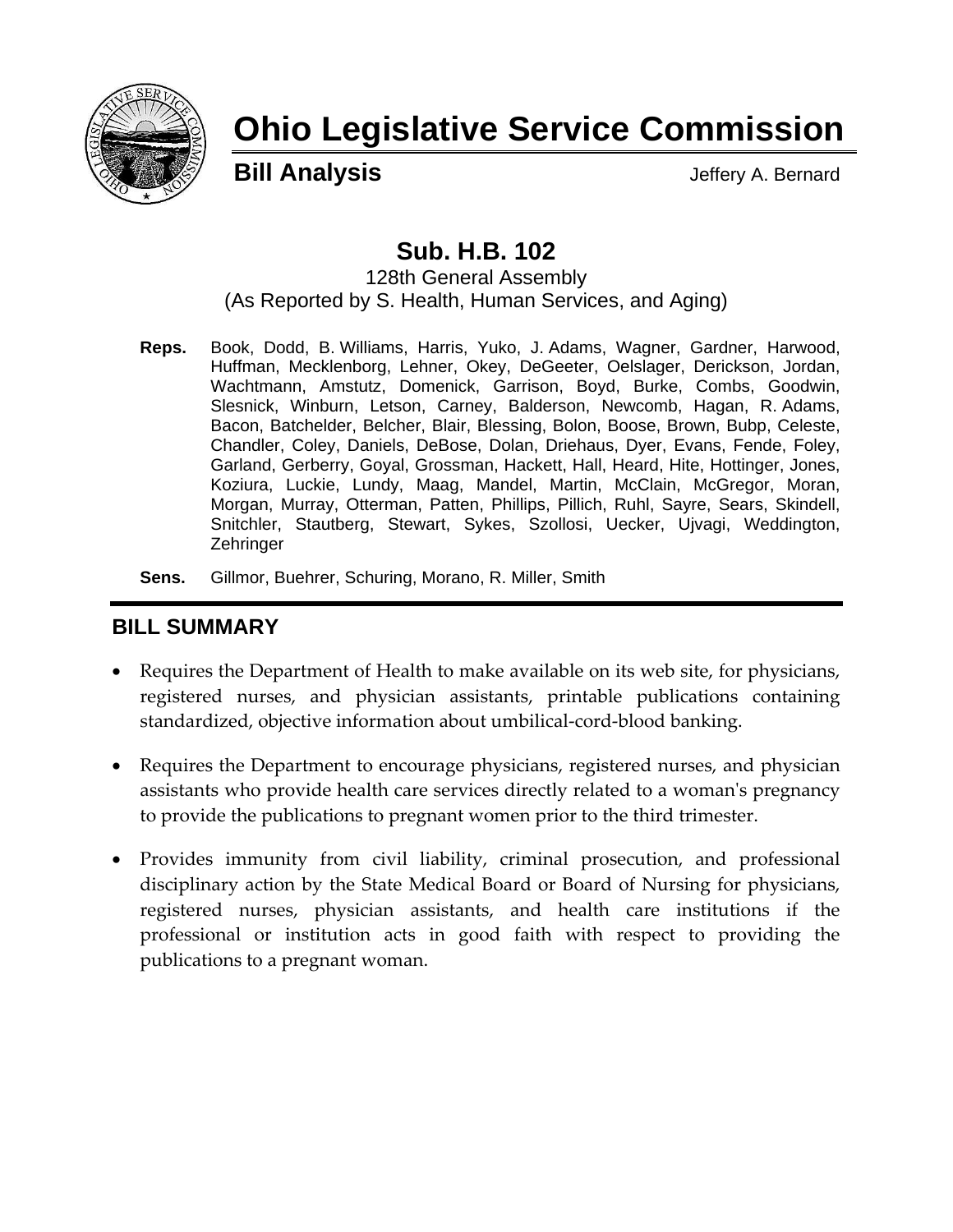## **CONTENT AND OPERATION**

### **Availability of publications on umbilical-cord-blood banking**

(R.C. 2108.62)

The bill requires the Department of Health, on its web site, to make available to health care professionals<sup>1</sup> printable publications that contain standardized, objective information about umbilical-cord-blood<sup>2</sup> banking. The information must be sufficient to allow a pregnant woman to make an informed decision about whether to participate in an umbilical‐cord‐blood‐banking program. The publications must be made available in a format the can be downloaded. All of the following information must be included in the publications:

(1) The medical processes involved in the collection of umbilical cord blood;

(2) The medical risks of umbilical‐cord‐blood collection to the mother and the newborn child;

(3) The current and potential future medical uses, risks, and benefits of umbilical-cord-blood collection to the mother, newborn child, and biological family;

(4) The current and potential future medical uses, risks, and benefits of umbilical‐cord‐blood collection to individuals who are not biologically related to the mother or newborn child;

(5) Any costs that may be incurred by a pregnant woman who chooses to make an umbilical‐cord‐blood donation;

(6) The average cost of public and private umbilical‐cord‐blood banking;

(7) The options available to a mother regarding stem cells contained in the umbilical cord blood after delivery of the motherʹs newborn child, including:

(a) Having the stem cells discarded;

(b) Donating the stem cells to a public umbilical-cord-blood bank;

 $<sup>1</sup>$  The bill defines a "health care professional" as any of the following authorized to practice in Ohio: a</sup> physician, registered nurse (including a certified nurse‐midwife), or physician assistant (R.C.  $2108.61(A)(2)$ ).

 $2$  The bill defines "umbilical cord blood" as the blood that remains in the umbilical cord and placenta after the birth of a newborn child (R.C. 2108.61(A)(4)).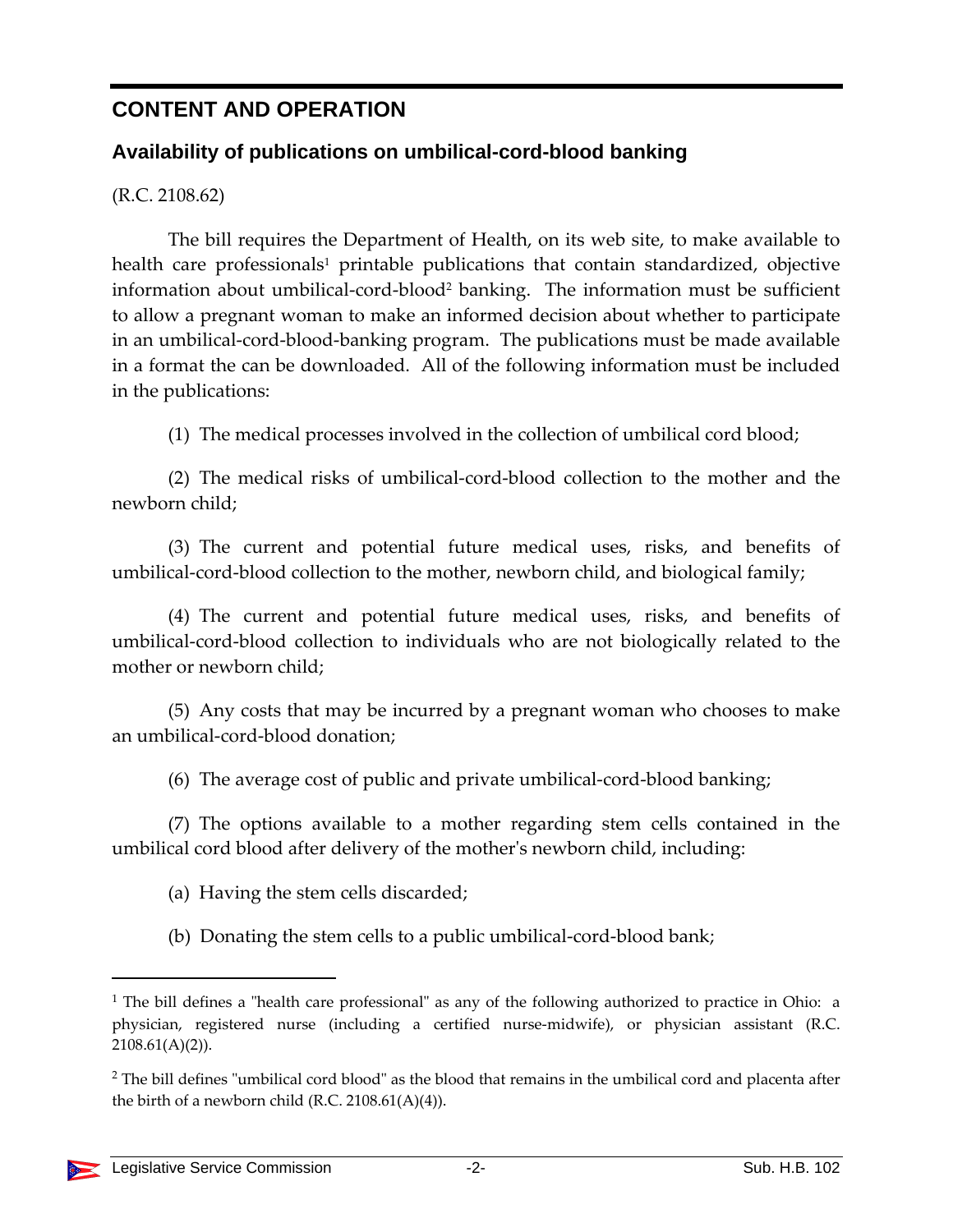(c) Having the stem cells stored in a private umbilical‐cord‐blood bank for use by immediate and extended family members;

(d) Storing the stem cells for use by the family through a family or sibling donor‐ banking program that provides free collection, processing, and storage of the stem cells where there is a medical need.

#### **Update of materials**

 $(R.C. 2108.62(B))$ 

The bill permits the Department of Health to update, as the Department considers necessary, the umbilical‐cord‐blood banking publications the Department is required to prepare.

#### **Provision of publications to pregnant women**

 $(R.C. 2108.61(B))$ 

The bill requires the Department of Health to encourage health care professionals who provide health care services that are directly related to a woman's pregnancy to provide the printable publications to a pregnant woman before her third trimester.

#### **Immunity**

(R.C. 2108.63)

The bill provides immunity from civil liability, criminal prosecution, and professional disciplinary action by the State Medical Board or the Board of Nursing for health care professionals, and health care institutions.<sup>3</sup> Immunity is provided for acts taken in good faith pursuant to the billʹs requirement that the Department of Health encourage health care professionals to provide publications to pregnant women regarding umbilical‐cord‐blood banking.

 $3$  The bill defines a "health care institution" as a hospital registered with the Department of Health or a freestanding birthing center (R.C. 2108.61(A)(1)). A "freestanding birthing center" is any facility in which deliveries routinely occur, regardless of whether the facility is located on the campus of another health care facility, and which is not licensed as a level one, two, or three maternity unit or a limited maternity unit (R.C. 3702.51).